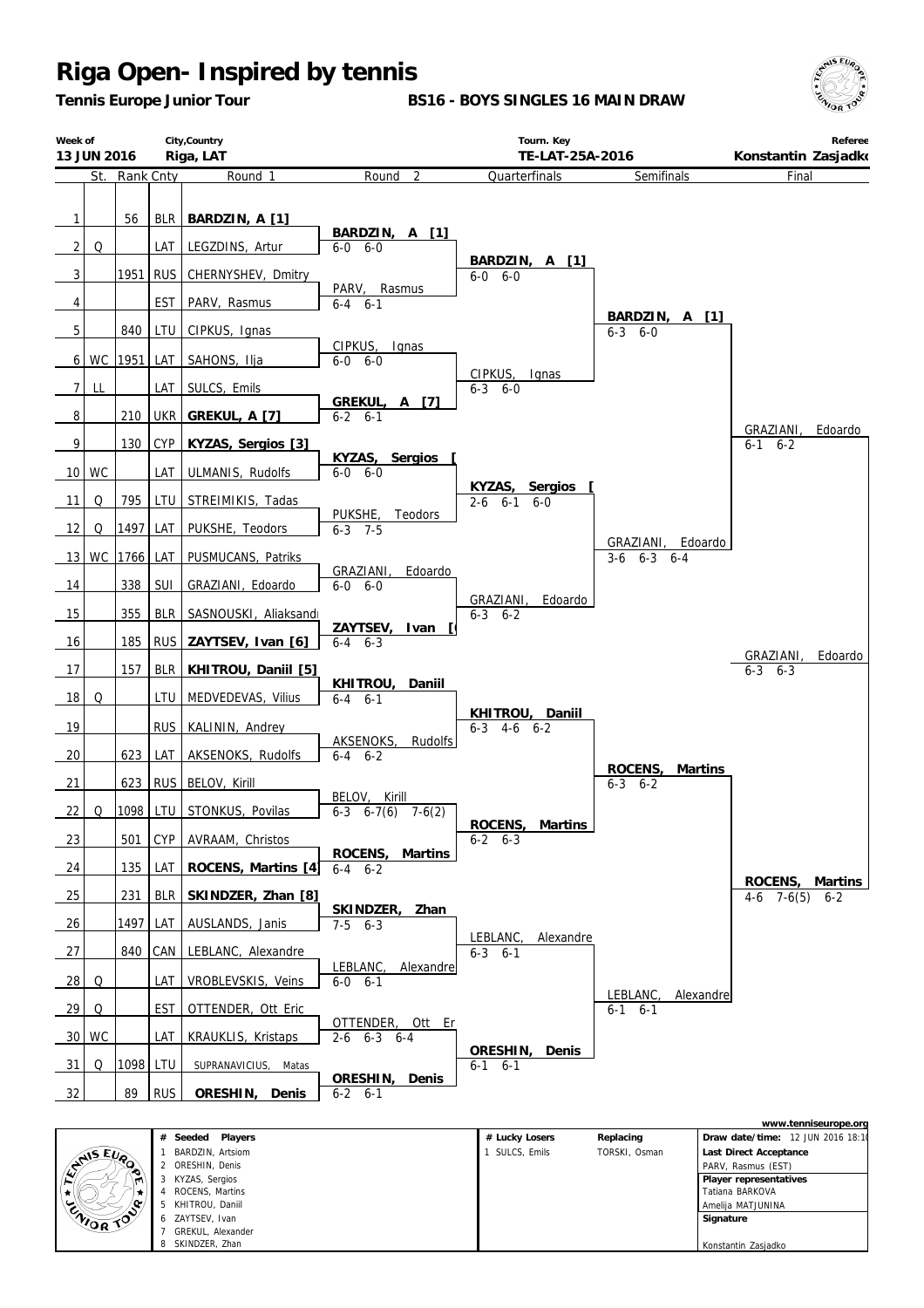*Tennis Europe Junior Tour*

**GS16 - GIRLS SINGLES 16 MAIN DRAW**



| Week of<br>13 JUN 2016         |           |           |                   | City, Country<br>Riga, LAT              |                                        | Tourn. Key<br>TE-LAT-25A-2016           |                                       | Referee<br>Konstantin Zasjadko     |
|--------------------------------|-----------|-----------|-------------------|-----------------------------------------|----------------------------------------|-----------------------------------------|---------------------------------------|------------------------------------|
|                                | St.       | Rank Cnty |                   | Round 1                                 | Round <sub>2</sub>                     | Quarterfinals                           | Semifinals                            | Final                              |
| $\mathbf{1}$<br>2 <sub>1</sub> | <b>WC</b> | 101       | <b>EST</b><br>LAT | CHEKHLYSTOVA, S [1]<br>LASMANE, Katrina | CHEKHLYSTOVA, S [1]<br>$6-1$ $6-0$     |                                         |                                       |                                    |
| 3                              | Q         | 1383      | <b>BLR</b>        | AUCHYNNIKAVA, U                         |                                        | CHEKHLYSTOVA, S [1]<br>$6-1$ $6-2$      |                                       |                                    |
| 4                              |           | 593       | LAT               | SLISANE, Laura                          | SLISANE, Laura<br>$6-0, 6-1$           |                                         |                                       |                                    |
| $\overline{5}$                 | Q         |           | LAT               | GRUNDULE, Alise                         |                                        |                                         | CHEKHLYSTOVA, S [1]<br>$6 - 26 - 0$   |                                    |
| 6 <sup>1</sup>                 | LL        |           | <b>SWE</b>        | REINBRING, Nicole                       | GRUNDULE, Alise<br>$6-1$ $6-0$         |                                         |                                       |                                    |
| 7                              |           | 845       | <b>BLR</b>        | KUZMUK, Veranika                        |                                        | ZAHARE, K [6]<br>$6-1$ $6-1$            |                                       |                                    |
| 8                              |           | 298       | LAT               | ZAHARE, K [6]                           | ZAHARE, K [6]<br>$6 - 26 - 0$          |                                         |                                       |                                    |
| 9                              |           | 212       | LTU               | GAIVORONSKYTE, A [4]                    |                                        |                                         |                                       | CHEKHLYSTOVA, S [1]<br>$6-47-6(2)$ |
|                                | 10 WC     |           | LAT               | BALMISEVA, Nika Nikol: 7-6(3) 6-2       | GAIVORONSKYTE, A [4]                   |                                         |                                       |                                    |
| 11                             |           | 376       | LAT               | GELLER, Nicole                          |                                        | GELLER, Nicole<br>$7-6(7)$ 6-4          |                                       |                                    |
| 12                             |           | 662       | <b>BLR</b>        | ARTSIOMENKA, L                          | GELLER, Nicole<br>$6-7(9)$ 7-6(4) 6-4  |                                         |                                       |                                    |
| 13                             | Q         | 1599 RUS  |                   | VASILYEVA, Alexandra                    |                                        |                                         | SAAR, Katriin [7]<br>$6 - 46 - 2$     |                                    |
| 14                             | Q         |           | LAT               | AKMANE, Annelija                        | VASILYEVA, Alexandra<br>$6-4$ 7-5      |                                         |                                       |                                    |
| 15                             | Q         |           | LAT               | DOKUKINA, Arina                         |                                        | SAAR, Katriin [7]<br>$6-1$ $6-1$        |                                       |                                    |
| 16                             |           | 336       | <b>EST</b>        | SAAR, Katriin [7]                       | SAAR, Katriin [7]<br>$6-0$ 6-0         |                                         |                                       |                                    |
| 17                             |           | 242       | LAT               | JAKOVLEVA, A [5]                        |                                        |                                         |                                       | KUBRE, Lissi [3]<br>$7-6(4)$ 6-3   |
| 18                             |           | 1221      | <b>BLR</b>        | YASKEVICH, Eugenia                      | JAKOVLEVA, A [5]<br>$6 - 2 6 - 2$      |                                         |                                       |                                    |
| 19                             | Q         | 2146      | <b>LTU</b>        | MARCINKEVICIUTE, D                      |                                        | JAKOVLEVA, A [5]<br>$6 - 2 6 - 1$       |                                       |                                    |
| 20                             |           | 1043      | LAT               | VILKOVA, Miroslava                      | MARCINKEVICIUTE, D<br>$7-5$ 4-6 7-6(5) |                                         |                                       |                                    |
| 21                             | WC        | 1599      | LAT               | UPENIECE, Guntra                        |                                        |                                         | KUBRE, Lissi [3]<br>$6 - 46 - 2$      |                                    |
| 22                             |           | 1440 ISR  |                   | STERN, Maayan                           | STERN, Maayan<br>$6-1$ $6-3$           |                                         |                                       |                                    |
|                                | 23 WC     |           |                   | 1221 LAT LISOVSKA, Klaudija             |                                        | KUBRE, Lissi [3]<br>$6-3$ 0-6 6-0       |                                       |                                    |
| 24                             |           | 182       | EST               | KUBRE, Lissi [3]                        | KUBRE, Lissi [3]<br>$6-3$ $6-1$        |                                         |                                       |                                    |
| 25                             |           | 358       | LAT               | SPAKA, Patricija [8]                    |                                        |                                         |                                       | KUBRE, Lissi [3]<br>$6 - 26 - 1$   |
| 26                             | Q         |           | SWE I             | GLEJPNER, Miranda                       | SPAKA, Patricija [8]<br>$6 - 0 6 - 0$  |                                         |                                       |                                    |
| 27                             |           | 722       | LTU               | BANAITYTE, Viktorija                    |                                        | SPAKA, Patricija [8]<br>$6 - 3$ $6 - 2$ |                                       |                                    |
| $\frac{28}{ }$                 |           | 524       | <b>BLR</b>        | ZLOTNIK, V                              | ZLOTNIK, V<br>$6-26-0$                 |                                         |                                       |                                    |
| 29                             |           | 409       | LAT               | IGNATJEVA, Margarita                    |                                        |                                         | IGNATJEVA, Margarita<br>$6-2$ 4-6 6-0 |                                    |
| 30 <sup>1</sup>                | Q         | 1181      | <b>EST</b>        | NARMONT, Helena                         | IGNATJEVA, Margarita<br>$6-4$ $6-3$    |                                         |                                       |                                    |
| 31                             |           | 557       | LAT               | POLISCHUK, Stefanija                    |                                        | IGNATJEVA, Margarita<br>W.O.            |                                       |                                    |
| 32                             |           | 133       | RUS               | CHARAEVA, Alina [2] 6-0 6-2             | CHARAEVA, Alina [2]                    |                                         |                                       |                                    |

|                  |                           |                   |                 | www.tenniseurope.org              |
|------------------|---------------------------|-------------------|-----------------|-----------------------------------|
|                  | # Seeded Players          | # Lucky Losers    | Replacing       | Draw date/time: 12 JUN 2016 18:11 |
|                  | CHEKHLYSTOVA, Sofiya      | REINBRING, Nicole | OREKHOVA, Dasha | Last Direct Acceptance            |
| <b>ANSEURO</b>   | 2 CHARAEVA, Alina         |                   |                 | YASKEVICH, Eugenia (BLR) 1192     |
| m                | KUBRE, Lissi              |                   |                 | Player representatives            |
|                  | GAIVORONSKYTE, Alisa      |                   |                 | Tatiana BARKOVA                   |
| <b>ENIOR TOP</b> | JAKOVLEVA, Anna           |                   |                 | Amelija MATJUNINA                 |
|                  | 6 ZAHARE, Kristiana Linda |                   |                 | Signature                         |
|                  | SAAR, Katriin             |                   |                 |                                   |
|                  | SPAKA, Patricija          |                   |                 | Konstantin Zasjadko               |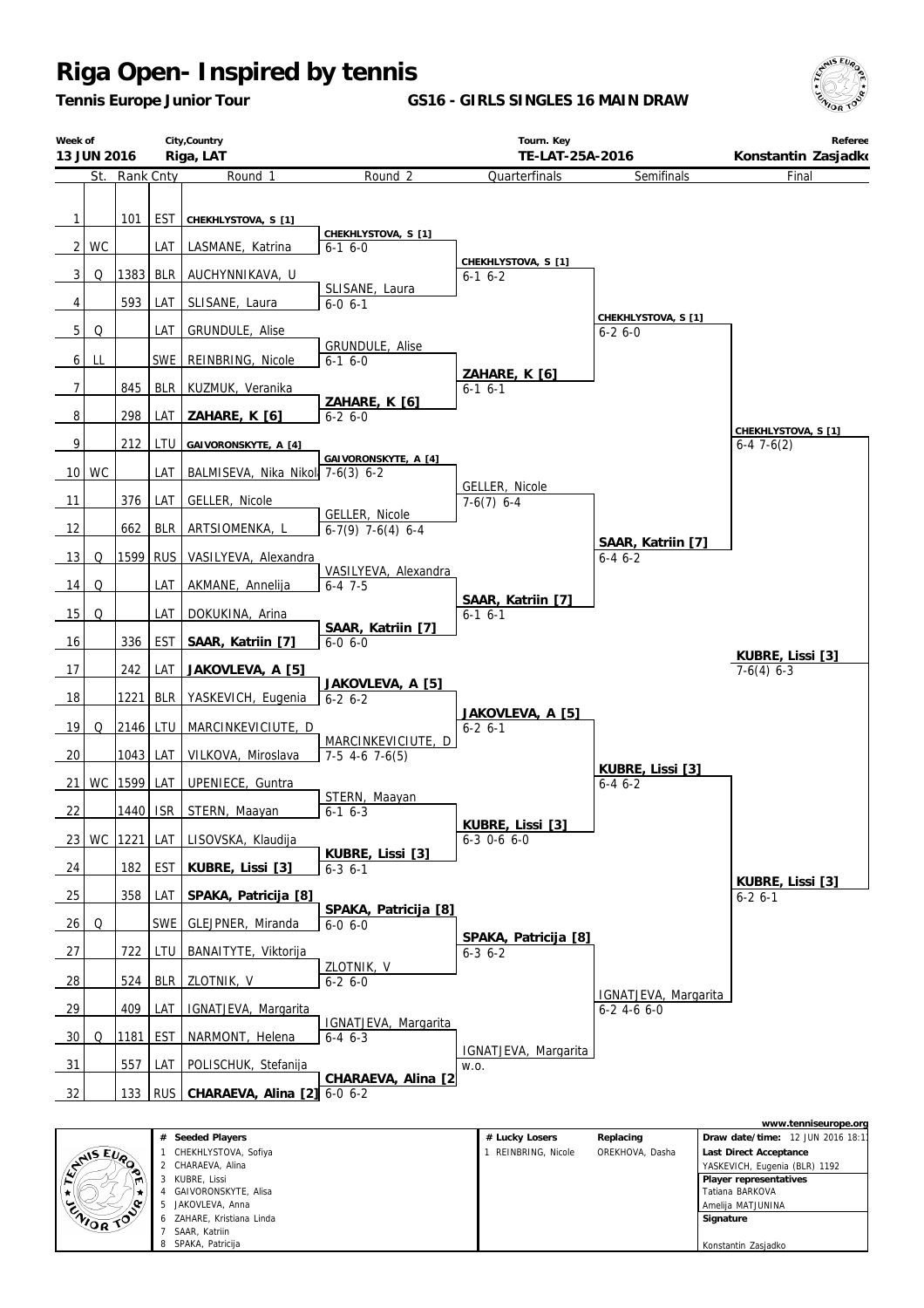*Tennis Europe Junior Tour*

**BD16 - BOYS DOUBLES 16 MAIN DRAW**



| Week of         | City, Country<br>13 JUN 2016<br>Riga, LAT |                   |                                                                | Tourn. Key<br>TE-LAT-25A-2016           | Referee<br>Konstantin Zasjadko                           |                                        |
|-----------------|-------------------------------------------|-------------------|----------------------------------------------------------------|-----------------------------------------|----------------------------------------------------------|----------------------------------------|
|                 | St. Rank Cnty                             |                   | Round 1                                                        | Quarterfinals                           | Semifinals                                               | Final                                  |
| $\mathbf{1}$    | 56<br>157                                 |                   | BLR   BARDZIN, Artsiom [1]<br>BLR   KHITROU, Daniil            | BARDZIN, Artsiom [1]<br>KHITROU, Daniil |                                                          |                                        |
| $\overline{2}$  |                                           |                   | Bye                                                            |                                         |                                                          |                                        |
| $\overline{3}$  |                                           | LAT               | 1497 LAT   AUSLANDS, Janis<br>KRAUKLIS, Kristaps               | AVRAAM, Christos                        | BARDZIN, Artsiom [1]<br>KHITROU, Daniil<br>$6 - 4 6 - 4$ |                                        |
| $\overline{4}$  | 501<br>130                                | <b>CYP</b><br>CYP | AVRAAM, Christos<br>KYZAS, Sergios                             | KYZAS, Sergios<br>$6-1$ $6-0$           |                                                          | BARDZIN, Artsiom [1]                   |
| $5\phantom{.0}$ | 185                                       |                   | 210   UKR   GREKUL, Alexander [4]<br>RUS ZAYTSEV, Ivan         | GREKUL, Alexander [4]                   |                                                          | KHITROU, Daniil<br>$7-6(3)$ 1-6 [11-9] |
| 6               |                                           |                   | EST   OTTENDER, Ott Eric<br>EST   PARV, Rasmus                 | ZAYTSEV, Ivan<br>$6-4$ $6-2$            | STONKUS, Povilas                                         |                                        |
| $\overline{7}$  |                                           |                   | 1098 LTU STONKUS, Povilas<br>1098   LTU   SUPRANAVICIUS, Matas | STONKUS, Povilas                        | SUPRANAVICIUS, Matas<br>$7-5$ 7 $-6(1)$                  |                                        |
| 8               |                                           | LAT               | 1766 LAT   PUSMUCANS, Patriks<br>ULMANIS, Rudolfs              | SUPRANAVICIUS, Matas<br>4-6 6-1 [10-7]  |                                                          | OZOLINS, Karlis [3]                    |
| 9               |                                           |                   | 1951   RUS   CHERNYSHEV, Dmitry<br>RUS KALININ, Andrey         | LINKUNS-MOROZOVS, Daniel                |                                                          | ROCENS, Martins<br>$6 - 4$ $6 - 4$     |
| 10              | 795<br>355                                |                   | LAT   LINKUNS-MOROZOVS, Daniel<br>BLR   SASNOUSKI, Aliaksandr  | SASNOUSKI, Aliaksandr<br>$6 - 26 - 0$   |                                                          |                                        |
| 11              |                                           |                   | Bye                                                            |                                         | OZOLINS, Karlis [3]<br>ROCENS, Martins<br>$6-1$ $6-1$    |                                        |
| 12              | 135                                       | <b>LAT</b>        | 218   LAT   OZOLINS, Karlis [3]<br>ROCENS, Martins             | OZOLINS, Karlis [3]<br>ROCENS, Martins  |                                                          | OZOLINS, Karlis [3]                    |
| 13              | 840<br>795                                | LTU               | CIPKUS, Ignas<br>LTU STREIMIKIS, Tadas                         | CIPKUS, Ignas                           |                                                          | ROCENS, Martins<br>$6-4$ 5-7 $[10-5]$  |
| 14              | 623                                       | LAT<br>1497 LAT   | AKSENOKS, Rudolfs<br>PUKSHE, Teodors                           | STREIMIKIS, Tadas<br>$6 - 3$ $6 - 1$    | ORESHIN, Denis [2]                                       |                                        |
| 15              |                                           |                   | Bye                                                            |                                         | SKINDZER, Zhan<br>$6 - 27 - 5$                           |                                        |
| 16              | 89<br>231                                 |                   | RUS   ORESHIN, Denis [2]<br>BLR   SKINDZER, Zhan               | ORESHIN, Denis [2]<br>SKINDZER, Zhan    |                                                          |                                        |

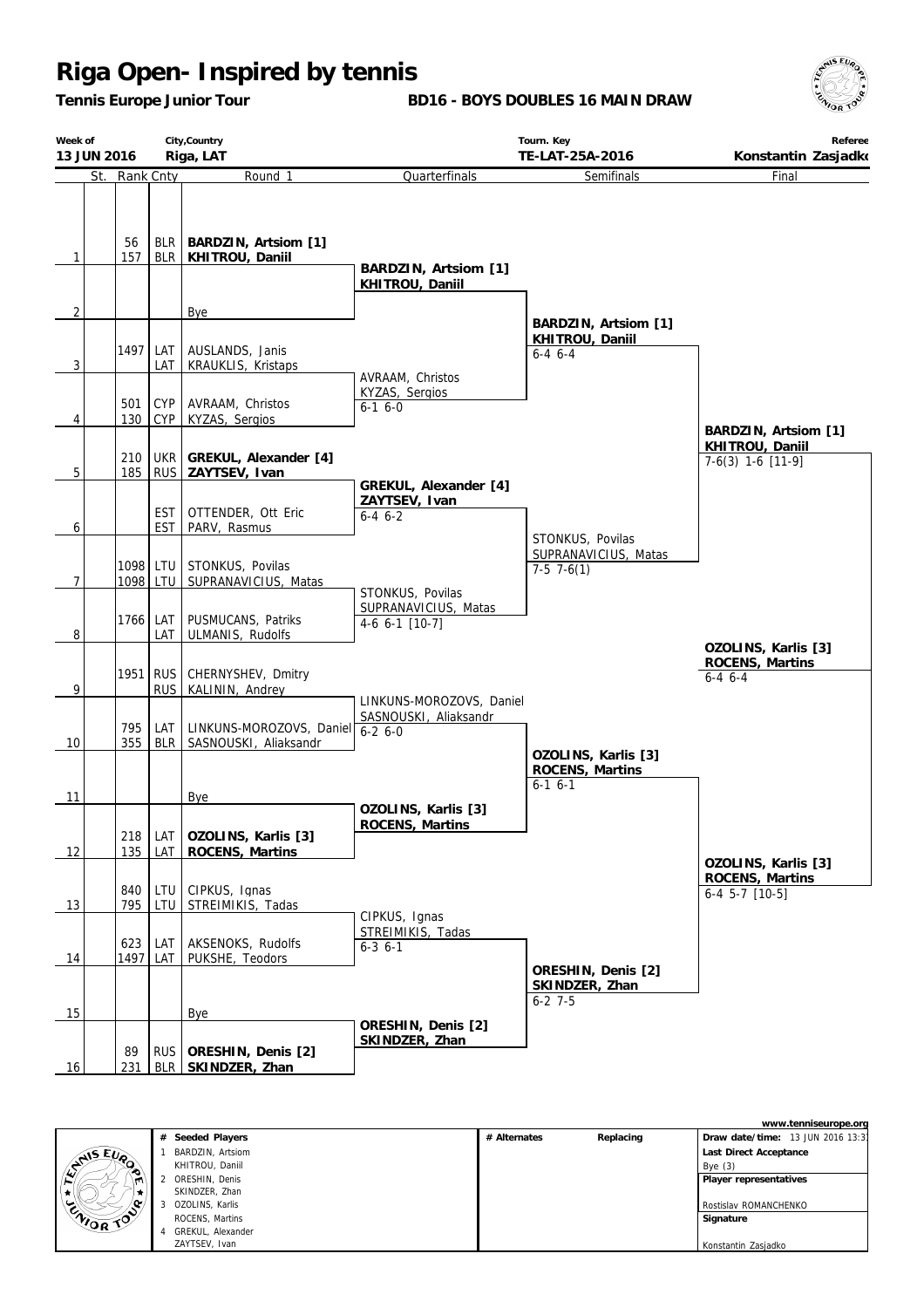*Tennis Europe Junior Tour*

**GD16 - GIRLS DOUBLES 16 MAIN DRAW**



|                | City, Country<br>Week of<br>Riga, LAT<br>13 JUN 2016 |                      | Tourn. Key<br>TE-LAT-25A-2016<br>Konstantin Zasjadko |                                                      |                                                                   |                                                                       |                                                                      |
|----------------|------------------------------------------------------|----------------------|------------------------------------------------------|------------------------------------------------------|-------------------------------------------------------------------|-----------------------------------------------------------------------|----------------------------------------------------------------------|
|                | St.                                                  | Rank Cnty            |                                                      | Round 1                                              | Quarterfinals                                                     | Semifinals                                                            | Final                                                                |
| 1              |                                                      | 133<br>101           | <b>RUS</b><br><b>EST</b>                             | CHARAEVA, Alina [1]<br>CHEKHLYSTOVA, Sofiya          | CHARAEVA, Alina [1]<br>CHEKHLYSTOVA, Sofiya                       |                                                                       |                                                                      |
| $\overline{2}$ |                                                      |                      |                                                      | Bye                                                  |                                                                   |                                                                       |                                                                      |
| 3              |                                                      | 722<br>2146 LTU      | LTU                                                  | BANAITYTE, Viktorija<br>MARCINKEVICIUTE, Deniza      | BRICH, Ksenia                                                     | BRICH, Ksenia<br>REINBRING, Nicole<br>W.O.                            |                                                                      |
| 4              |                                                      | 316                  | <b>BLR</b><br>SWE                                    | BRICH, Ksenia<br>REINBRING, Nicole                   | REINBRING, Nicole<br>7-5 4-6 [10-5]                               |                                                                       | IGNATJEVA, Margarita [4]                                             |
| 5              |                                                      | 409<br>298           | LAT<br>LAT                                           | IGNATJEVA, Margarita [4]<br>ZAHARE, Kristiana Linda  |                                                                   |                                                                       | ZAHARE, Kristiana Linda<br>$6 - 3$ 6 - 4                             |
|                |                                                      |                      |                                                      |                                                      | IGNATJEVA, Margarita [4]<br>ZAHARE, Kristiana Linda               |                                                                       |                                                                      |
| 6<br>7         |                                                      | 662<br>557           | <b>BLR</b><br>LAT                                    | Bye<br>ARTSIOMENKA, Lizaveta<br>POLISCHUK, Stefanija | ARTSIOMENKA, Lizaveta<br>POLISCHUK, Stefanija                     | IGNATJEVA, Margarita [4]<br>ZAHARE, Kristiana Linda<br>6-3 2-6 [10-3] |                                                                      |
| 8              |                                                      |                      |                                                      | Bye                                                  |                                                                   |                                                                       |                                                                      |
| 9              |                                                      | 1440<br>1043         | <b>ISR</b><br>LAT                                    | STERN, Maayan<br>VILKOVA, Miroslava                  |                                                                   |                                                                       | IGNATJEVA, Margarita [4]<br>ZAHARE, Kristiana Linda<br>$6 - 46 - -3$ |
| 10             |                                                      | 845<br>524           | <b>BLR</b><br><b>BLR</b>                             | KUZMUK, Veranika<br>ZLOTNIK, Varvara Maryia          | KUZMUK, Veranika<br>ZLOTNIK, Varvara Maryia<br>$6-3$ 5-7 $[10-7]$ | JAKOVLEVA, Anna [3]                                                   |                                                                      |
| 11             |                                                      |                      |                                                      | Bye                                                  | JAKOVLEVA, Anna [3]                                               | SPAKA, Patricija<br>$1-0$ Ret.                                        |                                                                      |
| 12             |                                                      | 242<br>358           | LAT<br>LAT                                           | JAKOVLEVA, Anna [3]<br>SPAKA, Patricija              | SPAKA, Patricija                                                  |                                                                       | JAKOVLEVA, Anna [3]                                                  |
| 13             |                                                      | 1221<br>593          | LAT<br>LAT                                           | LISOVSKA, Klaudija<br>SLISANE, Laura                 |                                                                   |                                                                       | SPAKA, Patricija<br>5-7 6-4 [10-2]                                   |
| 14             | <b>WC</b>                                            | 1383 BLR<br>1829 RUS |                                                      | AUCHYNNIKAVA, Ulyana<br>MONAKHOVA, Dariia            | LISOVSKA, Klaudija<br>SLISANE, Laura<br>W.O.                      |                                                                       |                                                                      |
| 15             |                                                      |                      |                                                      | Bye                                                  |                                                                   | KUBRE, Lissi [2]<br>SAAR, Katriin<br>$6 - 26 - 3$                     |                                                                      |
| 16             |                                                      | 182<br>336           | EST<br><b>EST</b>                                    | KUBRE, Lissi [2]<br>SAAR, Katriin                    | KUBRE, Lissi [2]<br><b>SAAR, Katriin</b>                          |                                                                       |                                                                      |

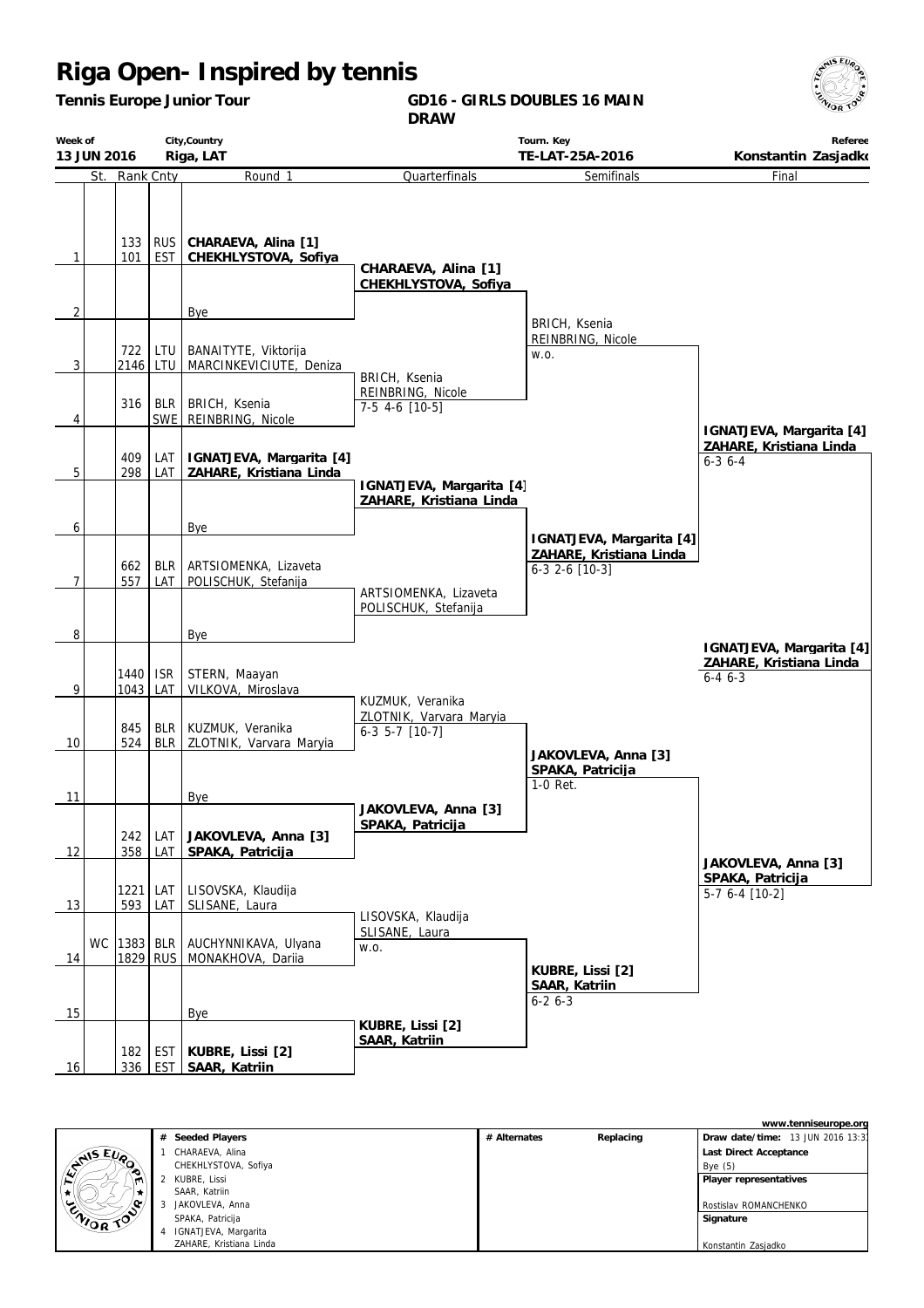*Tennis Europe Junior Tour*

**BS16 - BOYS SINGLES 16 QUALIFYING**



| Week of<br>13 JUN 2016 |  |               | City, Country                     | Tourn. Key                        | Referee             |
|------------------------|--|---------------|-----------------------------------|-----------------------------------|---------------------|
|                        |  | St. Rank Cnty | Riga, LAT<br>Finals               | TE-LAT-25A-2016<br>Qualifiers     | Konstantin Zasjadko |
|                        |  |               |                                   |                                   |                     |
| $\mathbf{1}$           |  | 795           | LTU STREIMIKIS, Tadas [1]         |                                   |                     |
| $\overline{2}$         |  |               | Bye                               | STREIMIKIS, Tadas [1]             |                     |
| 3                      |  |               | 1098 LTU SUPRANAVICIUS, Matas [2] |                                   |                     |
| 4                      |  |               | Bye                               | SUPRANAVICIUS, Matas [2]          |                     |
|                        |  |               |                                   |                                   |                     |
| 5                      |  |               | 1098 LTU STONKUS, Povilas [3]     | STONKUS, Povilas [3]              |                     |
| 6                      |  |               | <b>Bye</b>                        |                                   |                     |
| 7 <sup>1</sup>         |  |               | WC 1497 LAT PUKSHE, Teodors [4]   | PUKSHE, Teodors [4]               |                     |
| 8                      |  |               | Bye                               |                                   |                     |
| 9                      |  |               | <b>Bye</b>                        |                                   |                     |
| 10                     |  |               | LAT VROBLEVSKIS, Veins            | VROBLEVSKIS, Veins                |                     |
|                        |  |               |                                   |                                   |                     |
| 11                     |  |               | EST   OTTENDER, Ott Eric          | OTTENDER, Ott Eric                |                     |
| 12                     |  |               | LAT SULCS, Emils                  | $6-26-2$                          |                     |
| 13                     |  |               | LAT KOZLOVSKIS, Kristers          |                                   |                     |
| 14                     |  |               | LTU MEDVEDEVAS, Vilius            | MEDVEDEVAS, Vilius<br>$6-0$ $6-2$ |                     |
| 15                     |  |               | LAT LEGZDINS, Artur               |                                   |                     |
| 16                     |  |               | <b>Bye</b>                        | LEGZDINS, Artur                   |                     |



**# Seeded Players** STREIMIKIS, Tadas SUPRANAVICIUS, Matas STONKUS, Povilas PUKSHE, Teodors CHERNYSHEV, Dmitry

| # Alternates | Replacing | Draw date/time: 10 JUN 2016 18:1 |
|--------------|-----------|----------------------------------|
|              |           | Last Direct Acceptance           |
|              |           | Byes (19)                        |
|              |           | Player representatives           |
|              |           | Deniela KONSTANTINOVA            |
|              |           | Tsimafei KUKSAU                  |
|              |           | Signature                        |
|              |           |                                  |
|              |           | Konstantin Zasjadko              |